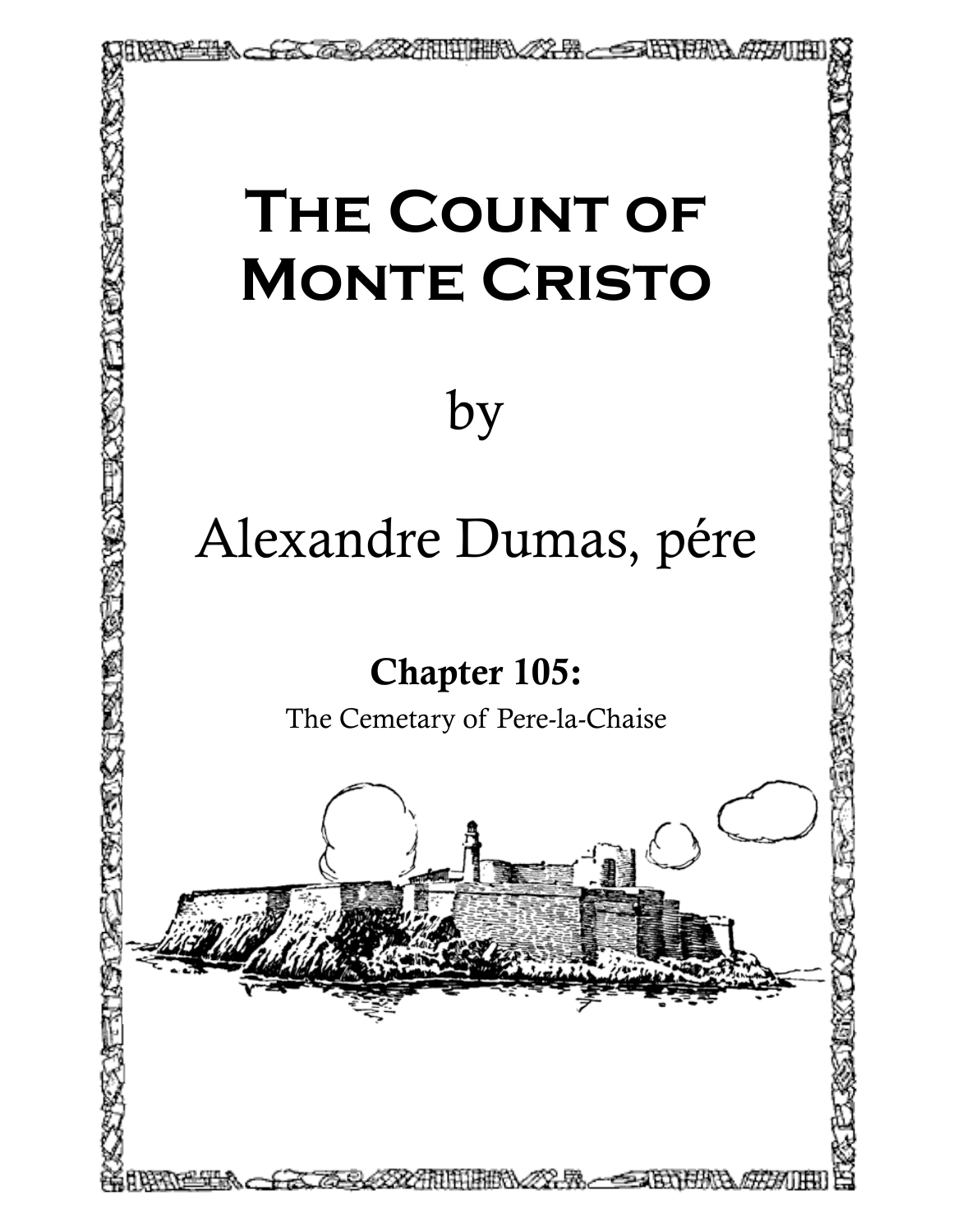M. de Boville had indeed met the funeral procession which was taking Valentine to her last home on earth. The weather was dull and stormy, a cold wind shook the few remaining yellow leaves from the boughs of the trees, and scattered them among the crowd which filled the boulevards. M. de Villefort, a true Parisian, considered the cemetery of Pere–la– Chaise alone worthy of receiving the mortal remains of a Parisian family; there alone the corpses belonging to him would be surrounded by worthy associates. He had therefore purchased a vault, which was quickly occupied by members of his family. On the front of the monument was inscribed: "The families of Saint–Meran and Villefort," for such had been the last wish expressed by poor Renee, Valentine's mother. The pompous procession therefore wended its way towards Pere–la–Chaise from the Faubourg Saint–Honore. Having crossed Paris, it passed through the Faubourg du Temple, then leaving the exterior boulevards, it reached the cemetery. More than fifty private carriages followed the twenty mourning–coaches, and behind them more than five hundred persons joined in the procession on foot.

These last consisted of all the young people whom Valentine's death had struck like a thunderbolt, and who, notwithstanding the raw chilliness of the season, could not refrain from paying a last tribute to the memory of the beautiful, chaste, and adorable girl, thus cut off in the flower of her youth. As they left Paris, an equipage with four horses, at full speed, was seen to draw up suddenly; it contained Monte Cristo. The count left the carriage and mingled in the crowd who followed on foot. Chateau– Renaud perceived him and immediately alighting from his coupe, joined him.

The count looked attentively through every opening in the crowd; he was evidently watching for some one, but his search ended in disappointment. "Where is Morrel?" he asked; "do either of these gentlemen know where he is?"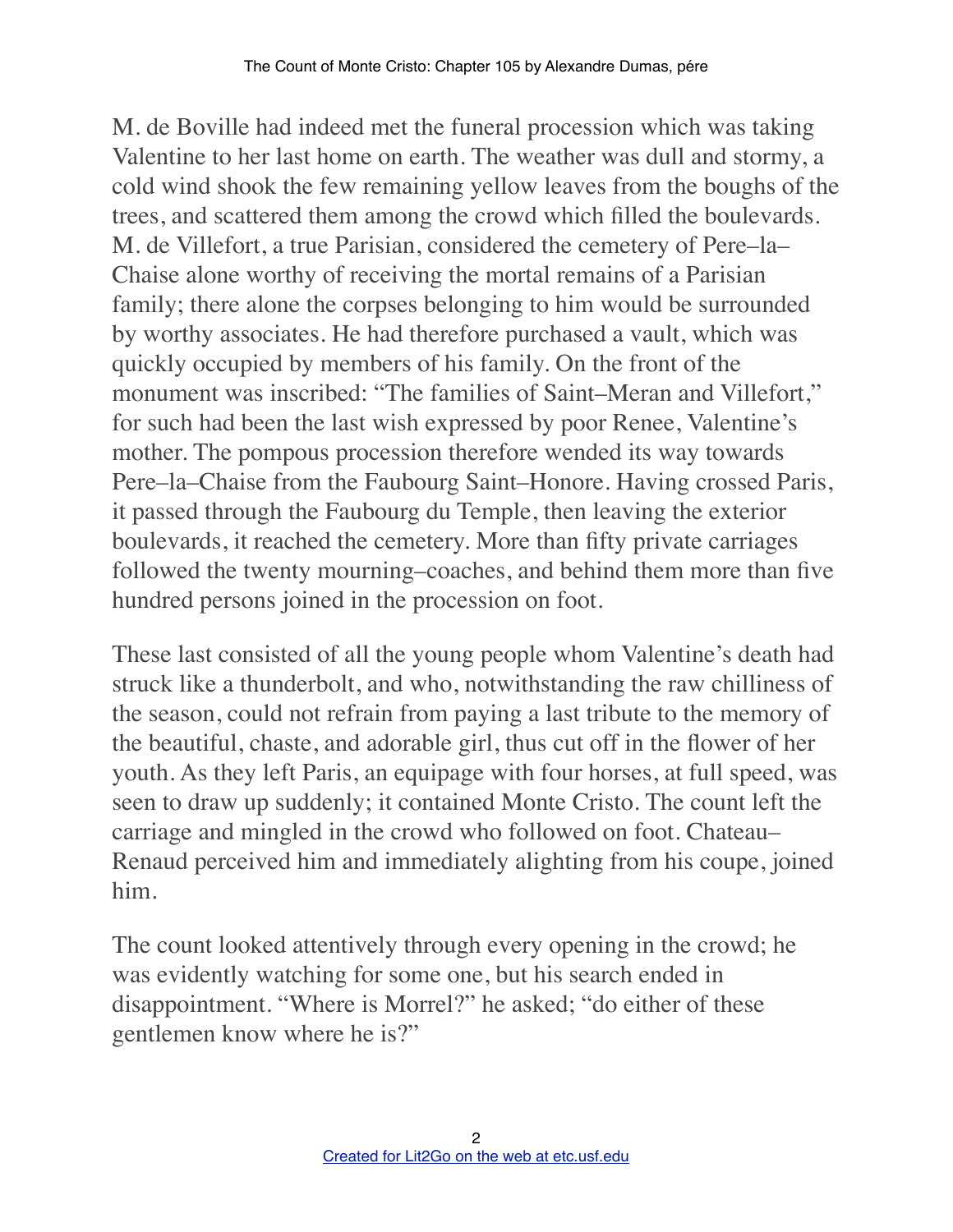"We have already asked that question," said Chateau–Renaud, "for none of us has seen him." The count was silent, but continued to gaze around him. At length they arrived at the cemetery. The piercing eye of Monte Cristo glanced through clusters of bushes and trees, and was soon relieved from all anxiety, for seeing a shadow glide between the yew– trees, Monte Cristo recognized him whom he sought. One funeral is generally very much like another in this magnificent metropolis. Black figures are seen scattered over the long white avenues; the silence of earth and heaven is alone broken by the noise made by the crackling branches of hedges planted around the monuments; then follows the melancholy chant of the priests, mingled now and then with a sob of anguish, escaping from some woman concealed behind a mass of flowers.

The shadow Monte Cristo had noticed passed rapidly behind the tomb of Abelard and Heloise, placed itself close to the heads of the horses belonging to the hearse, and following the undertaker's men, arrived with them at the spot appointed for the burial. Each person's attention was occupied. Monte Cristo saw nothing but the shadow, which no one else observed. Twice the count left the ranks to see whether the object of his interest had any concealed weapon beneath his clothes. When the procession stopped, this shadow was recognized as Morrel, who, with his coat buttoned up to his throat, his face livid, and convulsively crushing his hat between his fingers, leaned against a tree, situated on an elevation commanding the mausoleum, so that none of the funeral details could escape his observation. Everything was conducted in the usual manner. A few men, the least impressed of all by the scene, pronounced a discourse, some deploring this premature death, others expatiating on the grief of the father, and one very ingenious person quoting the fact that Valentine had solicited pardon of her father for criminals on whom the arm of justice was ready to fall—until at length they exhausted their stores of metaphor and mournful speeches.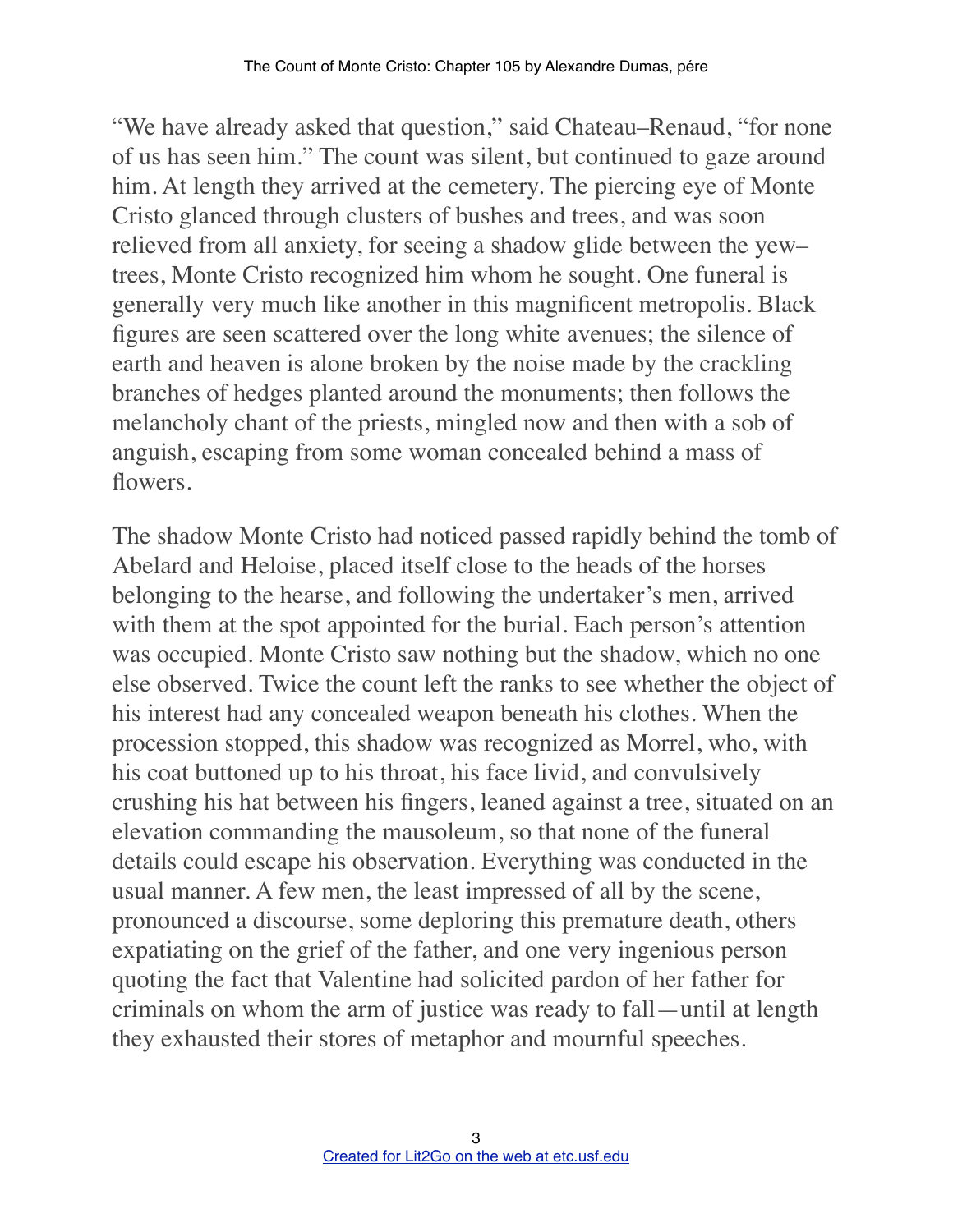Monte Cristo heard and saw nothing, or rather he only saw Morrel, whose calmness had a frightful effect on those who knew what was passing in his heart. "See," said Beauchamp, pointing out Morrel to Debray. "What is he doing up there?" And they called Chateau– Renaud's attention to him.

"How pale he is!" said Chateau–Renaud, shuddering.

"He is cold," said Debray.

"Not at all," said Chateau–Renaud, slowly; "I think he is violently agitated. He is very susceptible."

"Bah," said Debray; "he scarcely knew Mademoiselle de Villefort; you said so yourself."

"True. Still I remember he danced three times with her at Madame de Morcerf's. Do you recollect that ball, count, where you produced such an effect?"

"No, I do not," replied Monte Cristo, without even knowing of what or to whom he was speaking, so much was he occupied in watching Morrel, who was holding his breath with emotion. "The discourse is over; farewell, gentlemen," said the count. And he disappeared without anyone seeing whither he went. The funeral being over, the guests returned to Paris. Chateau–Renaud looked for a moment for Morrel; but while they were watching the departure of the count, Morrel had quitted his post, and Chateau–Renaud, failing in his search, joined Debray and Beauchamp.

Monte Cristo concealed himself behind a large tomb and awaited the arrival of Morrel, who by degrees approached the tomb now abandoned by spectators and workmen. Morrel threw a glance around, but before it reached the spot occupied by Monte Cristo the latter had advanced yet nearer, still unperceived. The young man knelt down. The count, with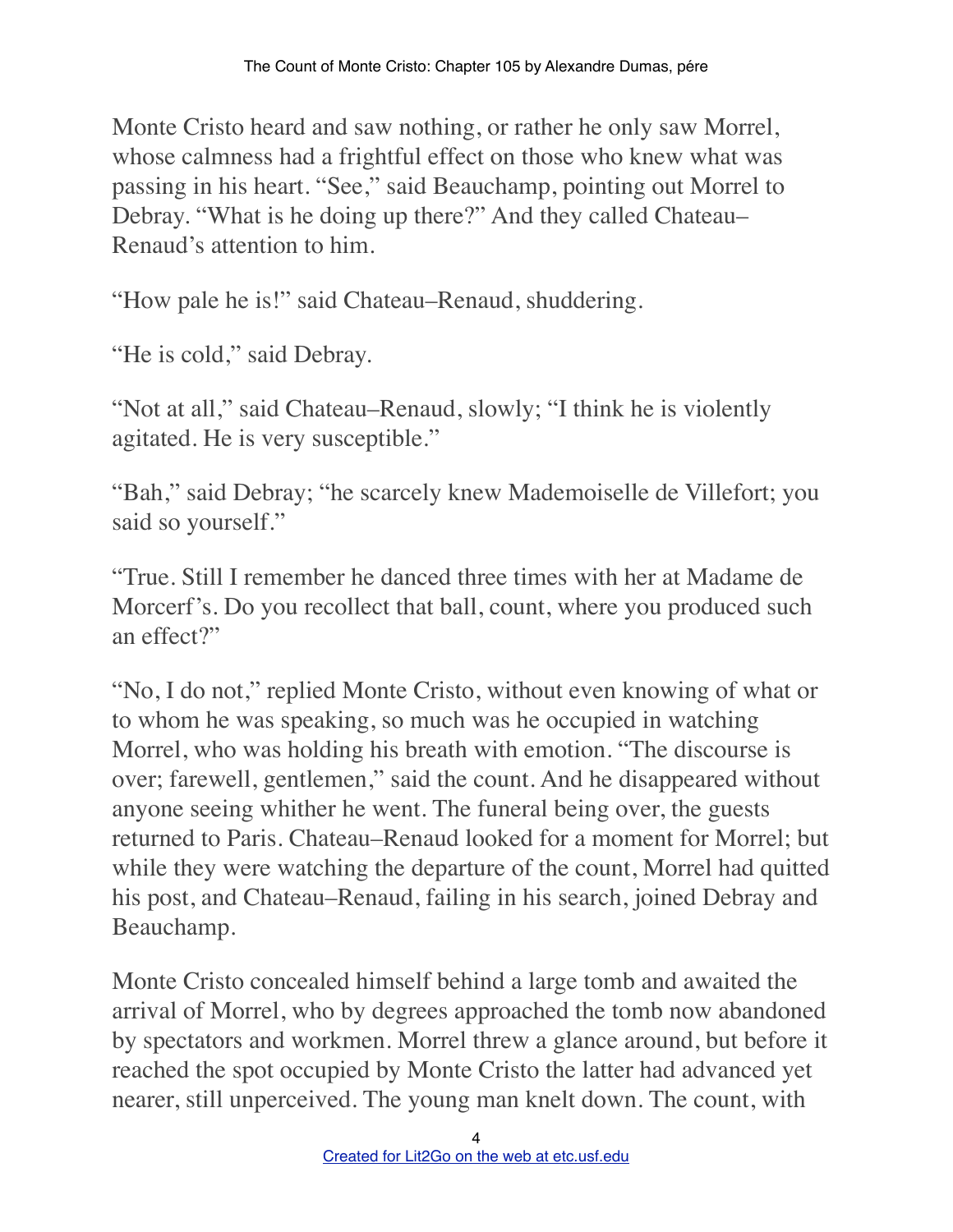outstretched neck and glaring eyes, stood in an attitude ready to pounce upon Morrel upon the first occasion. Morrel bent his head till it touched the stone, then clutching the grating with both hands, he murmured, —"Oh, Valentine!" The count's heart was pierced by the utterance of these two words; he stepped forward, and touching the young man's shoulder, said,—"I was looking for you, my friend." Monte Cristo expected a burst of passion, but he was deceived, for Morrel turning round, said calmly,—

"You see I was praying." The scrutinizing glance of the count searched the young man from head to foot. He then seemed more easy.

"Shall I drive you back to Paris?" he asked.

"No, thank you."

```
"Do you wish anything?"
```
"Leave me to pray." The count withdrew without opposition, but it was only to place himself in a situation where he could watch every movement of Morrel, who at length arose, brushed the dust from his knees, and turned towards Paris, without once looking back. He walked slowly down the Rue de la Roquette. The count, dismissing his carriage, followed him about a hundred paces behind. Maximilian crossed the canal and entered the Rue Meslay by the boulevards. Five minutes after the door had been closed on Morrel's entrance, it was again opened for the count. Julie was at the entrance of the garden, where she was attentively watching Penelon, who, entering with zeal into his profession of gardener, was very busy grafting some Bengal roses. "Ah, count," she exclaimed, with the delight manifested by every member of the family whenever he visited the Rue Meslay.

"Maximilian has just returned, has he not, madame?" asked the count.

"Yes, I think I saw him pass; but pray, call Emmanuel."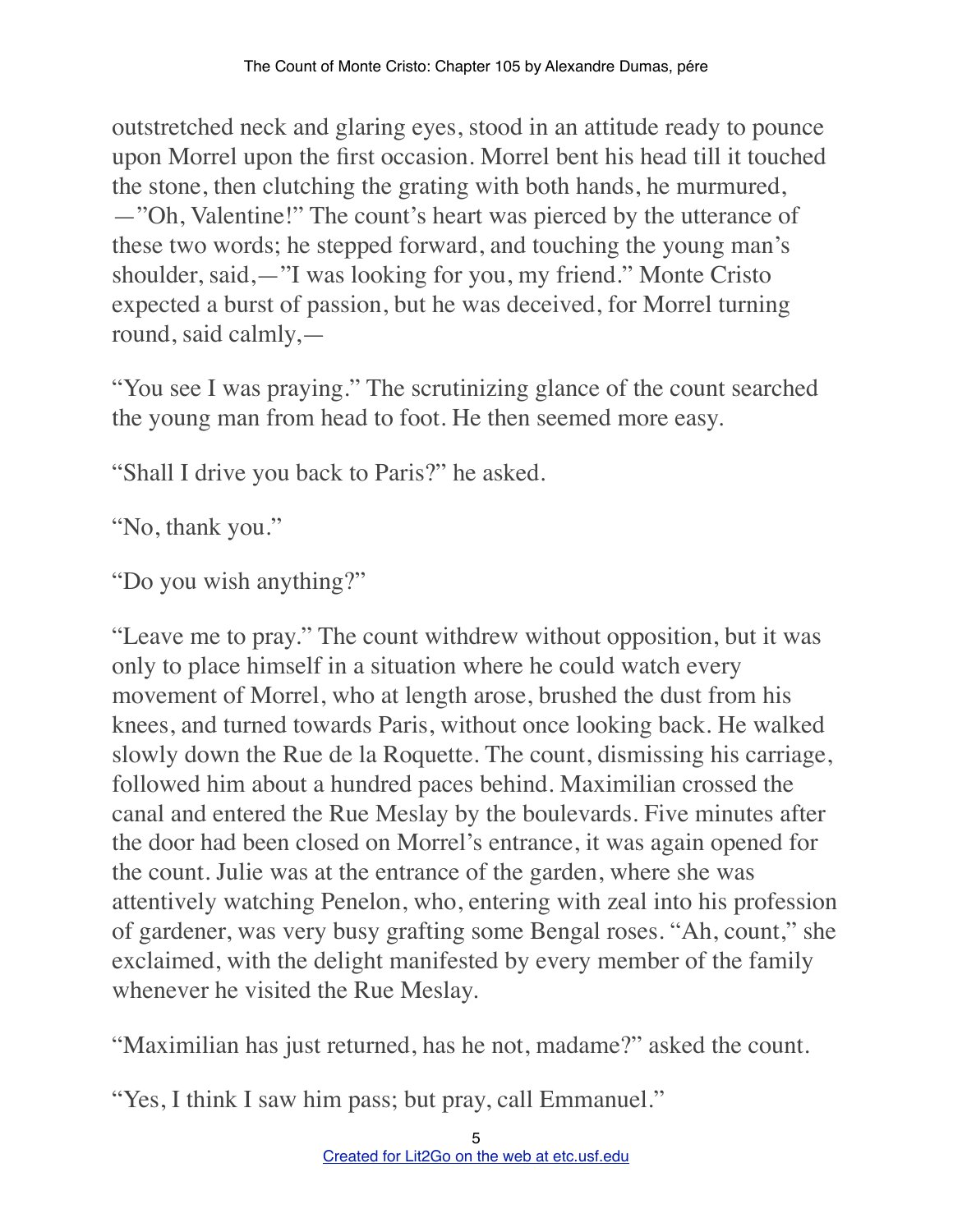"Excuse me, madame, but I must go up to Maximilian's room this instant," replied Monte Cristo, "I have something of the greatest importance to tell him."

"Go, then," she said with a charming smile, which accompanied him until he had disappeared. Monte Cristo soon ran up the staircase conducting from the ground–floor to Maximilian's room; when he reached the landing he listened attentively, but all was still. Like many old houses occupied by a single family, the room door was panelled with glass; but it was locked, Maximilian was shut in, and it was impossible to see what was passing in the room, because a red curtain was drawn before the glass. The count's anxiety was manifested by a bright color which seldom appeared on the face of that imperturbable man.

"What shall I do!" he uttered, and reflected for a moment; "shall I ring? No, the sound of a bell, announcing a visitor, will but accelerate the resolution of one in Maximilian's situation, and then the bell would be followed by a louder noise." Monte Cristo trembled from head to foot and as if his determination had been taken with the rapidity of lightning, he struck one of the panes of glass with his elbow; the glass was shivered to atoms, then withdrawing the curtain he saw Morrel, who had been writing at his desk, bound from his seat at the noise of the broken window.

"I beg a thousand pardons," said the count, "there is nothing the matter, but I slipped down and broke one of your panes of glass with my elbow. Since it is opened, I will take advantage of it to enter your room; do not disturb yourself—do not disturb yourself!" And passing his hand through the broken glass, the count opened the door. Morrel, evidently discomposed, came to meet Monte Cristo less with the intention of receiving him than to exclude his entry. "Ma foi," said Monte Cristo, rubbing his elbow, "it's all your servant's fault; your stairs are so polished, it is like walking on glass."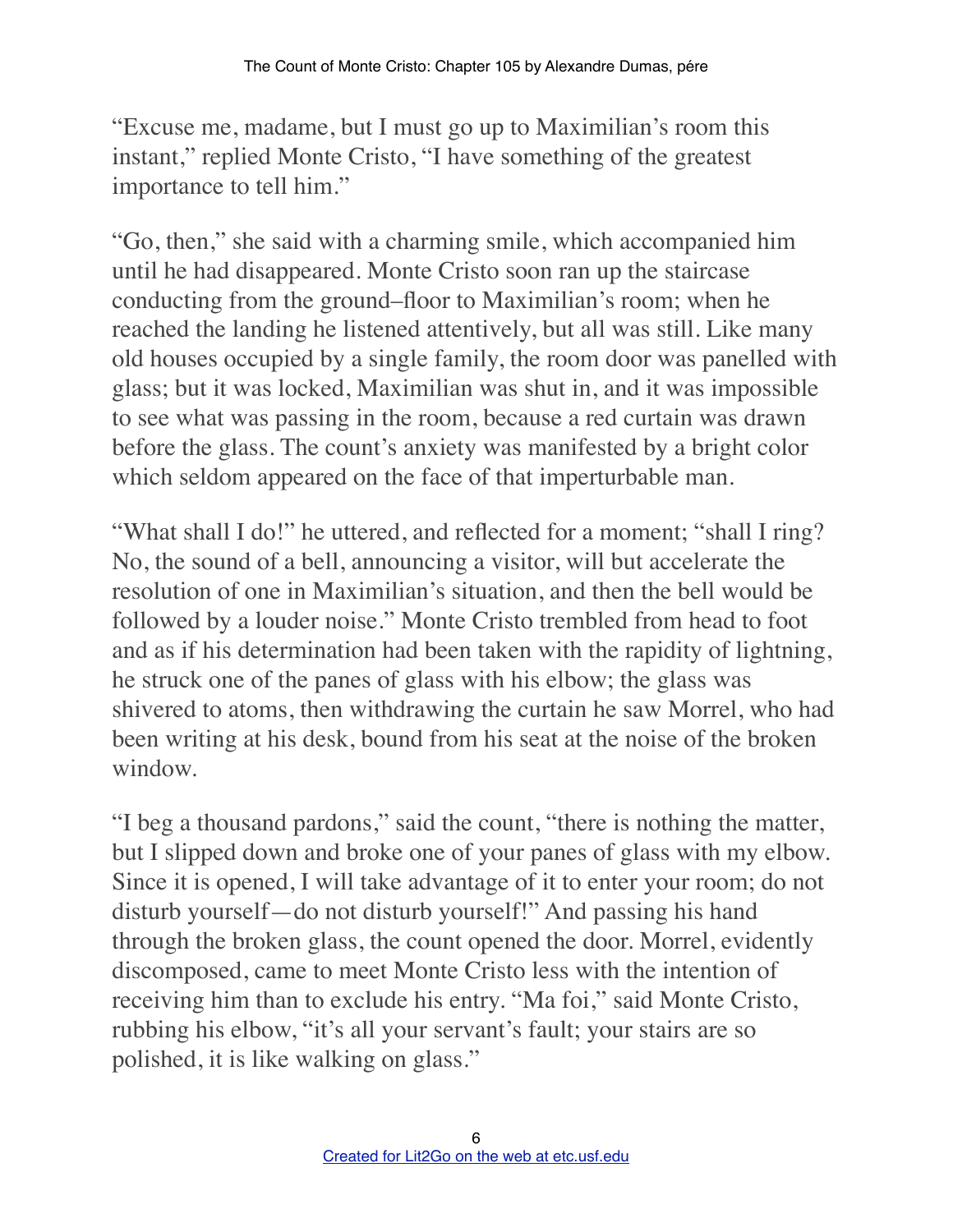"Are you hurt, sir?" coldly asked Morrel.

"I believe not. But what are you about there? You were writing."

 $\mathfrak{q}$ ?"

"Your fingers are stained with ink."

"Ah, true, I was writing. I do sometimes, soldier though I am."

Monte Cristo advanced into the room; Maximilian was obliged to let him pass, but he followed him. "You were writing?" said Monte Cristo with a searching look.

"I have already had the honor of telling you I was," said Morrel.

The count looked around him. "Your pistols are beside your desk," said Monte Cristo, pointing with his finger to the pistols on the table.

"I am on the point of starting on a journey," replied Morrel disdainfully.

"My friend," exclaimed Monte Cristo in a tone of exquisite sweetness.

"Sir?"

"My friend, my dear Maximilian, do not make a hasty resolution, I entreat you."

"I make a hasty resolution?" said Morrel, shrugging his shoulders; "is there anything extraordinary in a journey?"

"Maximilian," said the count, "let us both lay aside the mask we have assumed. You no more deceive me with that false calmness than I impose upon you with my frivolous solicitude. You can understand, can you not, that to have acted as I have done, to have broken that glass, to have intruded on the solitude of a friend—you can understand that, to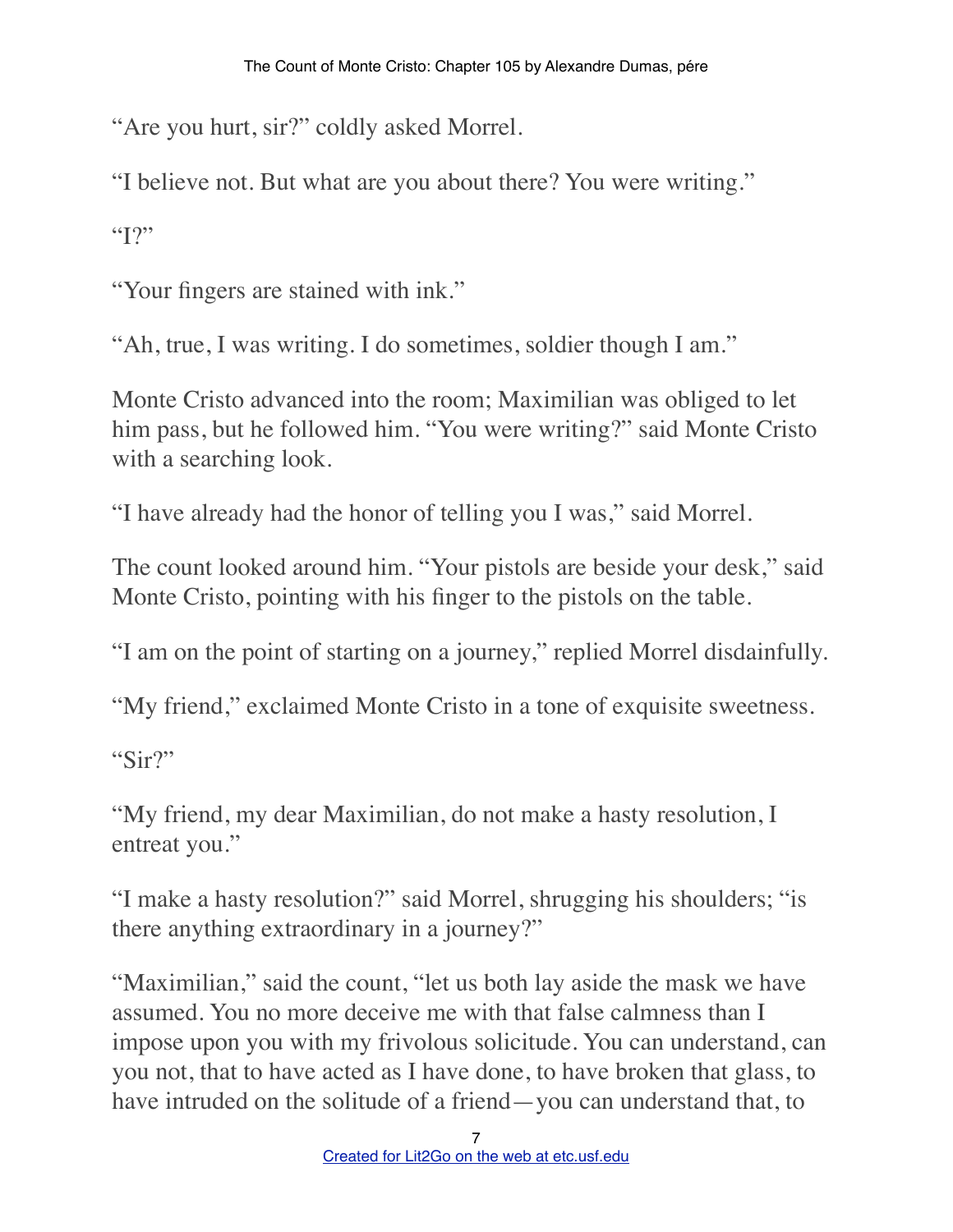have done all this, I must have been actuated by real uneasiness, or rather by a terrible conviction. Morrel, you are going to destroy yourself!"

"Indeed, count," said Morrel, shuddering; "what has put this into your head?"

"I tell you that you are about to destroy yourself," continued the count, "and here is proof of what I say;" and, approaching the desk, he removed the sheet of paper which Morrel had placed over the letter he had begun, and took the latter in his hands.

Morrel rushed forward to tear it from him, but Monte Cristo perceiving his intention, seized his wrist with his iron grasp. "You wish to destroy yourself," said the count; "you have written it."

"Well," said Morrel, changing his expression of calmness for one of violence—"well, and if I do intend to turn this pistol against myself, who shall prevent me—who will dare prevent me? All my hopes are blighted, my heart is broken, my life a burden, everything around me is sad and mournful; earth has become distasteful to me, and human voices distract me. It is a mercy to let me die, for if I live I shall lose my reason and become mad. When, sir, I tell you all this with tears of heartfelt anguish, can you reply that I am wrong, can you prevent my putting an end to my miserable existence? Tell me, sir, could you have the courage to do so?"

"Yes, Morrel," said Monte Cristo, with a calmness which contrasted strangely with the young man's excitement; "yes, I would do so."

"You?" exclaimed Morrel, with increasing anger and reproach—"you, who have deceived me with false hopes, who have cheered and soothed me with vain promises, when I might, if not have saved her, at least have seen her die in my arms! You, who pretend to understand everything, even the hidden sources of knowledge,—and who enact the part of a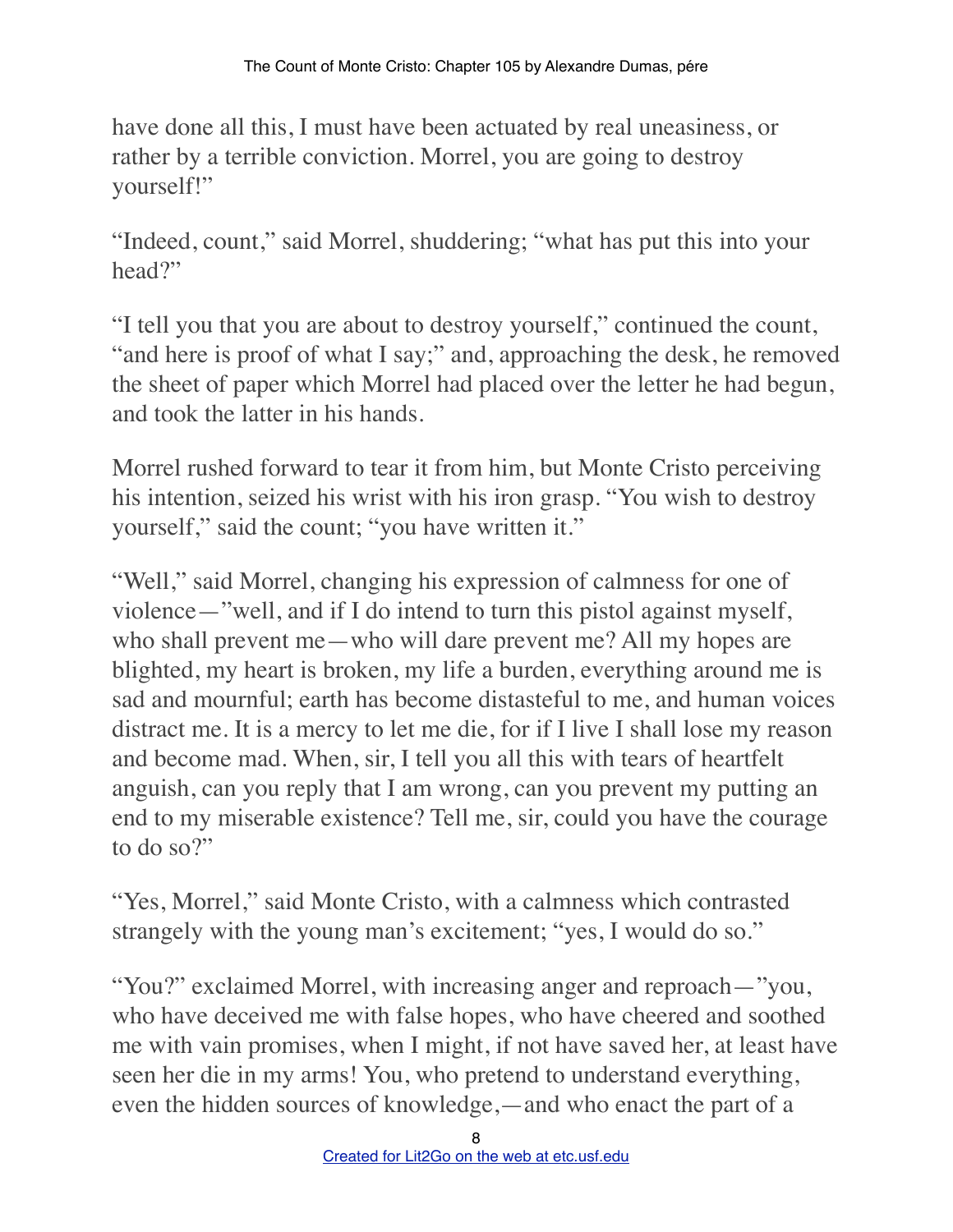guardian angel upon earth, and could not even find an antidote to a poison administered to a young girl! Ah, sir, indeed you would inspire me with pity, were you not hateful in my eyes."

"Morrel"—

"Yes; you tell me to lay aside the mask, and I will do so, be satisfied!" When you spoke to me at the cemetery, I answered you—my heart was softened; when you arrived here, I allowed you to enter. But since you abuse my confidence, since you have devised a new torture after I thought I had exhausted them all, then, Count of Monte Cristo my pretended benefactor—then, Count of Monte Cristo, the universal guardian, be satisfied, you shall witness the death of your friend;" and Morrel, with a maniacal laugh, again rushed towards the pistols.

"And I again repeat, you shall not commit suicide."

"Prevent me, then!" replied Morrel, with another struggle, which, like the first, failed in releasing him from the count's iron grasp.

"I will prevent you."

"And who are you, then, that arrogate to yourself this tyrannical right over free and rational beings?"

"Who am I?" repeated Monte Cristo. "Listen; I am the only man in the world having the right to say to you, 'Morrel, your father's son shall not die to–day;'" and Monte Cristo, with an expression of majesty and sublimity, advanced with arms folded toward the young man, who, involuntarily overcome by the commanding manner of this man, recoiled a step.

"Why do you mention my father?" stammered he; "why do you mingle a recollection of him with the affairs of today?"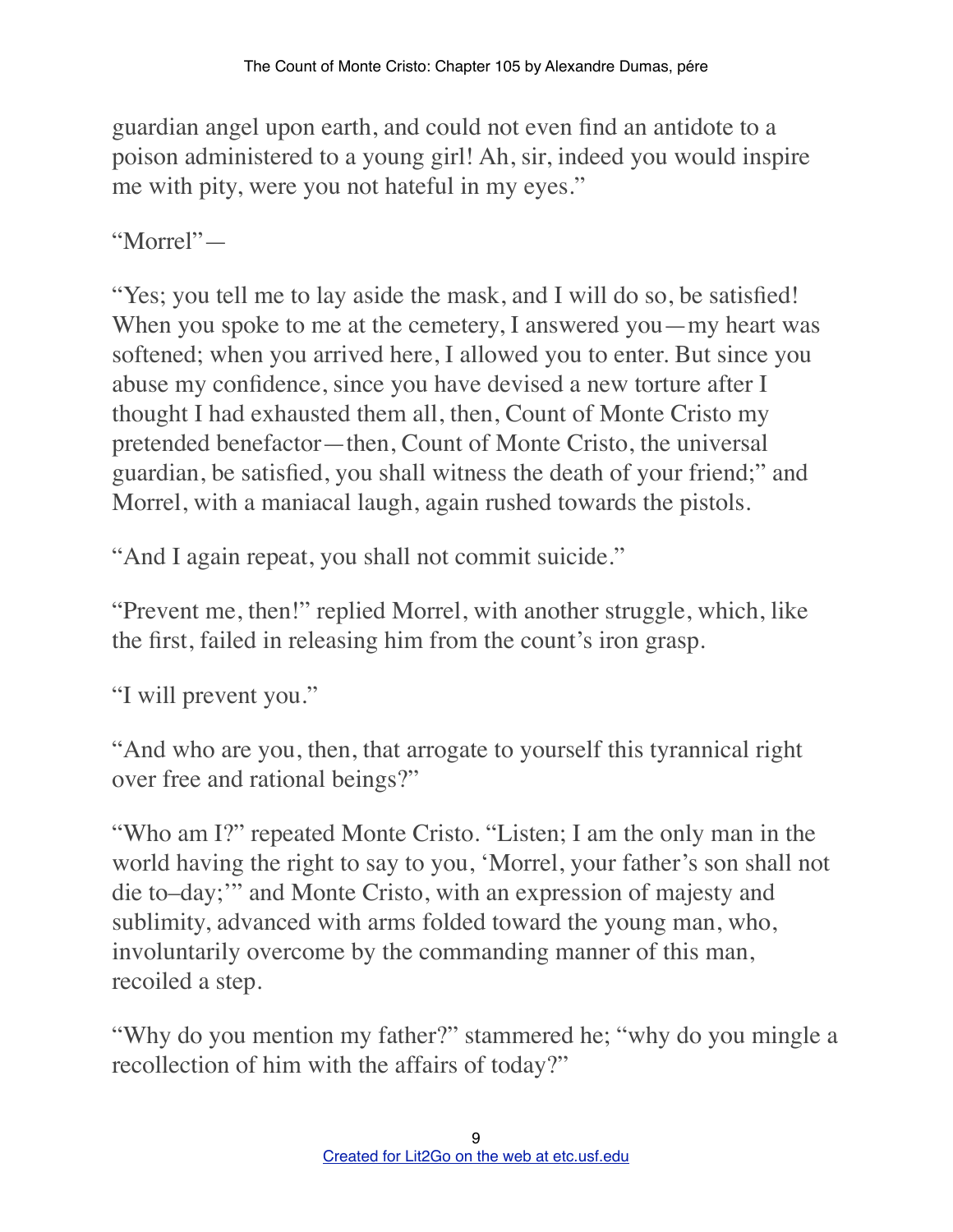"Because I am he who saved your father's life when he wished to destroy himself, as you do to–day—because I am the man who sent the purse to your young sister, and the Pharaon to old Morrel—because I am the Edmond Dantes who nursed you, a child, on my knees." Morrel made another step back, staggering, breathless, crushed; then all his strength give way, and he fell prostrate at the feet of Monte Cristo. Then his admirable nature underwent a complete and sudden revulsion; he arose, rushed out of the room and to the stairs, exclaiming energetically, "Julie, Julie—Emmanuel, Emmanuel!"

Monte Cristo endeavored also to leave, but Maximilian would have died rather than relax his hold of the handle of the door, which he closed upon the count. Julie, Emmanuel, and some of the servants, ran up in alarm on hearing the cries of Maximilian. Morrel seized their hands, and opening the door exclaimed in a voice choked with sobs, "On your knees —on your knees—he is our benefactor—the saviour of our father! He  $is --$ 

He would have added "Edmond Dantes," but the count seized his arm and prevented him. Julie threw herself into the arms of the count; Emmanuel embraced him as a guardian angel; Morrel again fell on his knees, and struck the ground with his forehead. Then the iron–hearted man felt his heart swell in his breast; a flame seemed to rush from his throat to his eyes, he bent his head and wept. For a while nothing was heard in the room but a succession of sobs, while the incense from their grateful hearts mounted to heaven. Julie had scarcely recovered from her deep emotion when she rushed out of the room, descended to the next floor, ran into the drawing–room with childlike joy and raised the crystal globe which covered the purse given by the unknown of the Allees de Meillan. Meanwhile, Emmanuel in a broken voice said to the count, "Oh, count, how could you, hearing us so often speak of our unknown benefactor, seeing us pay such homage of gratitude and adoration to his memory,—how could you continue so long without discovering yourself to us? Oh, it was cruel to us, and—dare I say it?—to you also."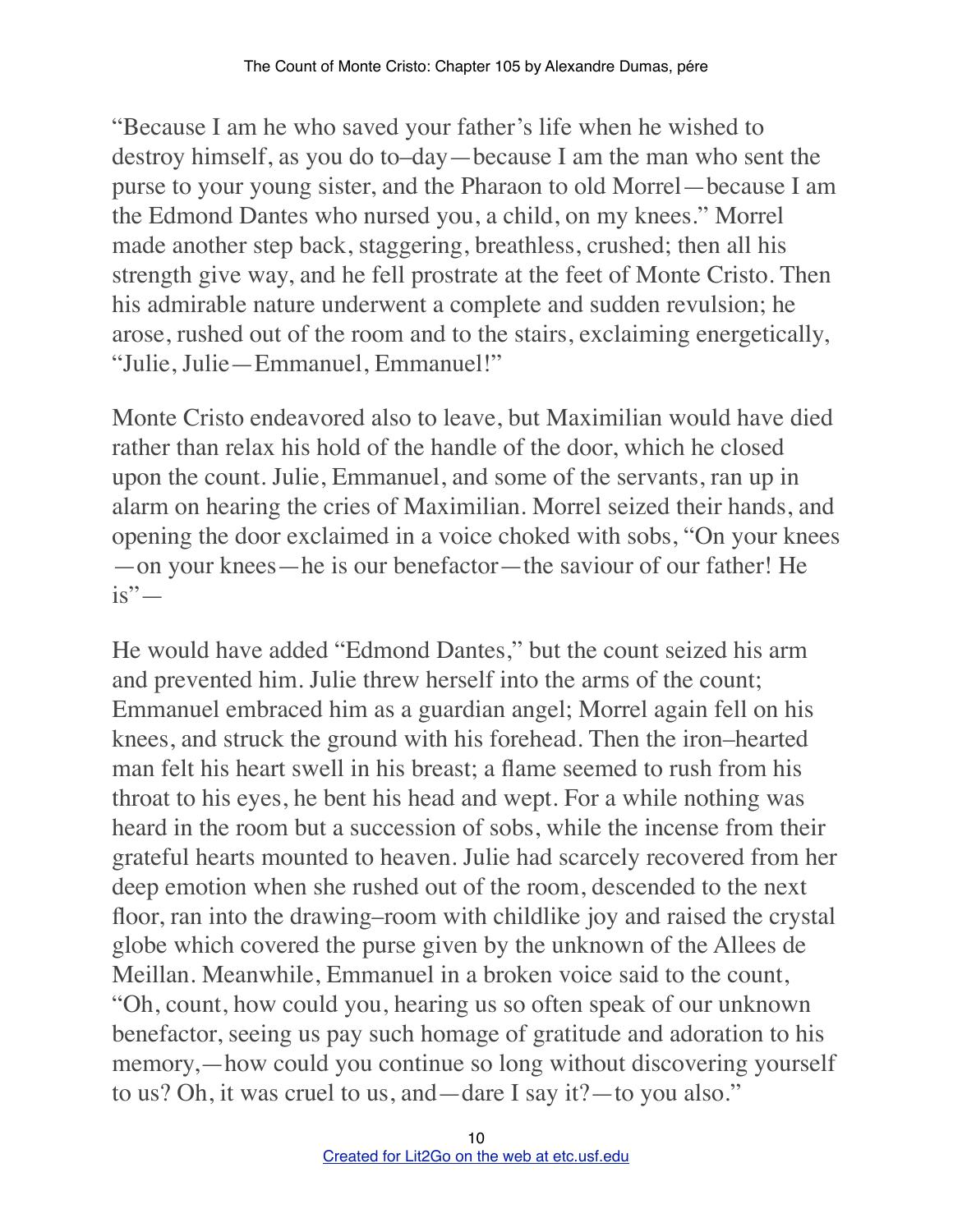"Listen, my friends," said the count—"I may call you so since we have really been friends for the last eleven years—the discovery of this secret has been occasioned by a great event which you must never know. I wish to bury it during my whole life in my own bosom, but your brother Maximilian wrested it from me by a violence he repents of now, I am sure." Then turning around, and seeing that Morrel, still on his knees, had thrown himself into an arm–chair, he added in a low voice, pressing Emmanuel's hand significantly, "Watch over him."

"Why so?" asked the young man, surprised.

"I cannot explain myself; but watch over him." Emmanuel looked around the room and caught sight of the pistols; his eyes rested on the weapons, and he pointed to them. Monte Cristo bent his head. Emmanuel went towards the pistols. "Leave them," said Monte Cristo. Then walking towards Morrel, he took his hand; the tumultuous agitation of the young man was succeeded by a profound stupor. Julie returned, holding the silken purse in her hands, while tears of joy rolled down her cheeks, like dewdrops on the rose.

"Here is the relic," she said; "do not think it will be less dear to us now we are acquainted with our benefactor!"

"My child," said Monte Cristo, coloring, "allow me to take back that purse? Since you now know my face, I wish to be remembered alone through the affection I hope you will grant me.

"Oh," said Julie, pressing the purse to her heart, "no, no, I beseech you do not take it, for some unhappy day you will leave us, will you not?"

"You have guessed rightly, madame," replied Monte Cristo, smiling; "in a week I shall have left this country, where so many persons who merit the vengeance of heaven lived happily, while my father perished of hunger and grief." While announcing his departure, the count fixed his eyes on Morrel, and remarked that the words, "I shall have left this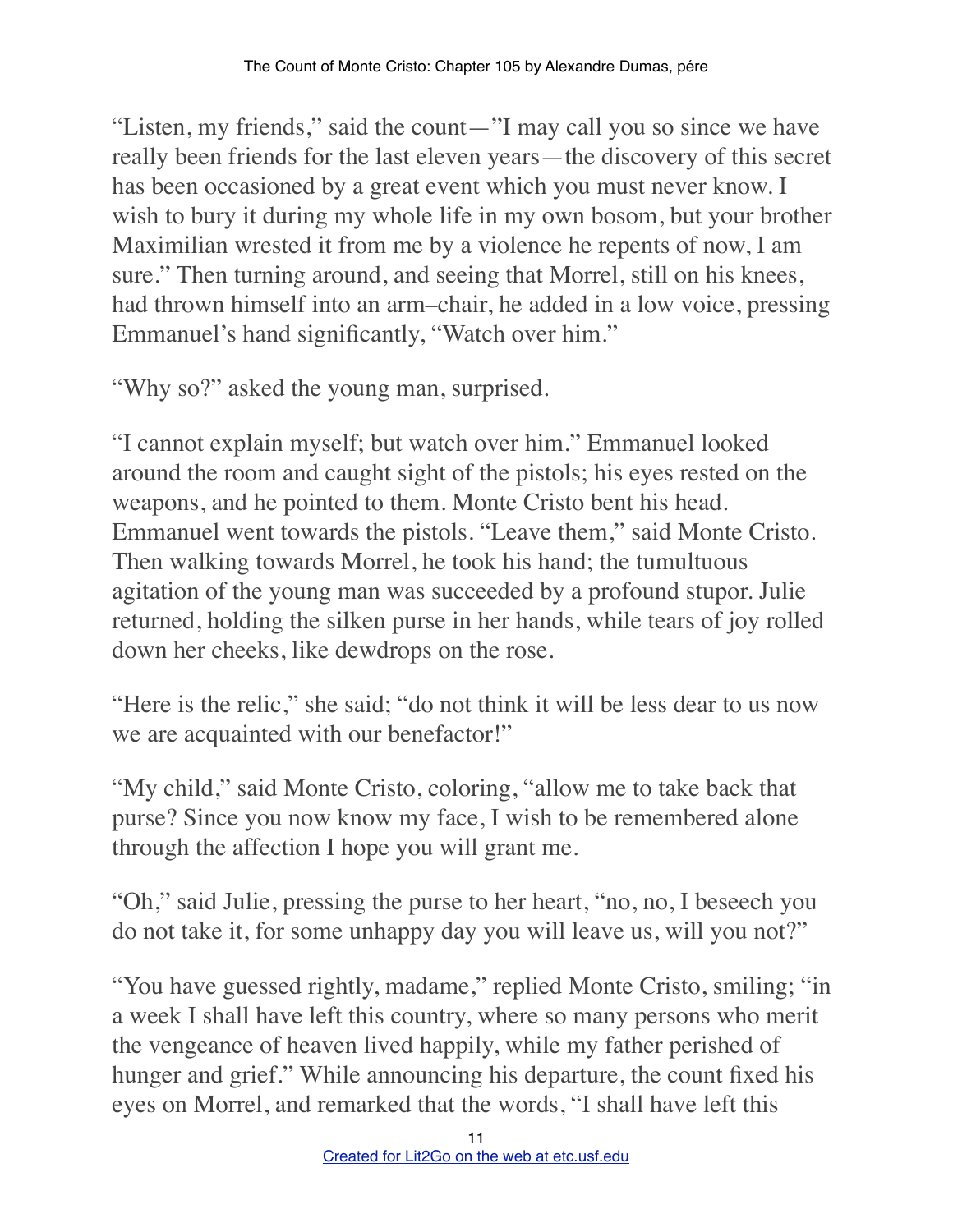country," had failed to rouse him from his lethargy. He then saw that he must make another struggle against the grief of his friend, and taking the hands of Emmanuel and Julie, which he pressed within his own, he said with the mild authority of a father, "My kind friends, leave me alone with Maximilian." Julie saw the means offered of carrying off her precious relic, which Monte Cristo had forgotten. She drew her husband to the door. "Let us leave them," she said. The count was alone with Morrel, who remained motionless as a statue.

"Come," said Monte–Cristo, touching his shoulder with his finger, "are you a man again, Maximilian?"

"Yes; for I begin to suffer again."

The count frowned, apparently in gloomy hesitation.

"Maximilian, Maximilian," he said, "the ideas you yield to are unworthy of a Christian."

"Oh, do not fear, my friend," said Morrel, raising his head, and smiling with a sweet expression on the count; "I shall no longer attempt my life."

"Then we are to have no more pistols—no more despair?"

"No; I have found a better remedy for my grief than either a bullet or a knife."

"Poor fellow, what is it?"

"My grief will kill me of itself."

"My friend," said Monte Cristo, with an expression of melancholy equal to his own, "listen to me. One day, in a moment of despair like yours, since it led to a similar resolution, I also wished to kill myself; one day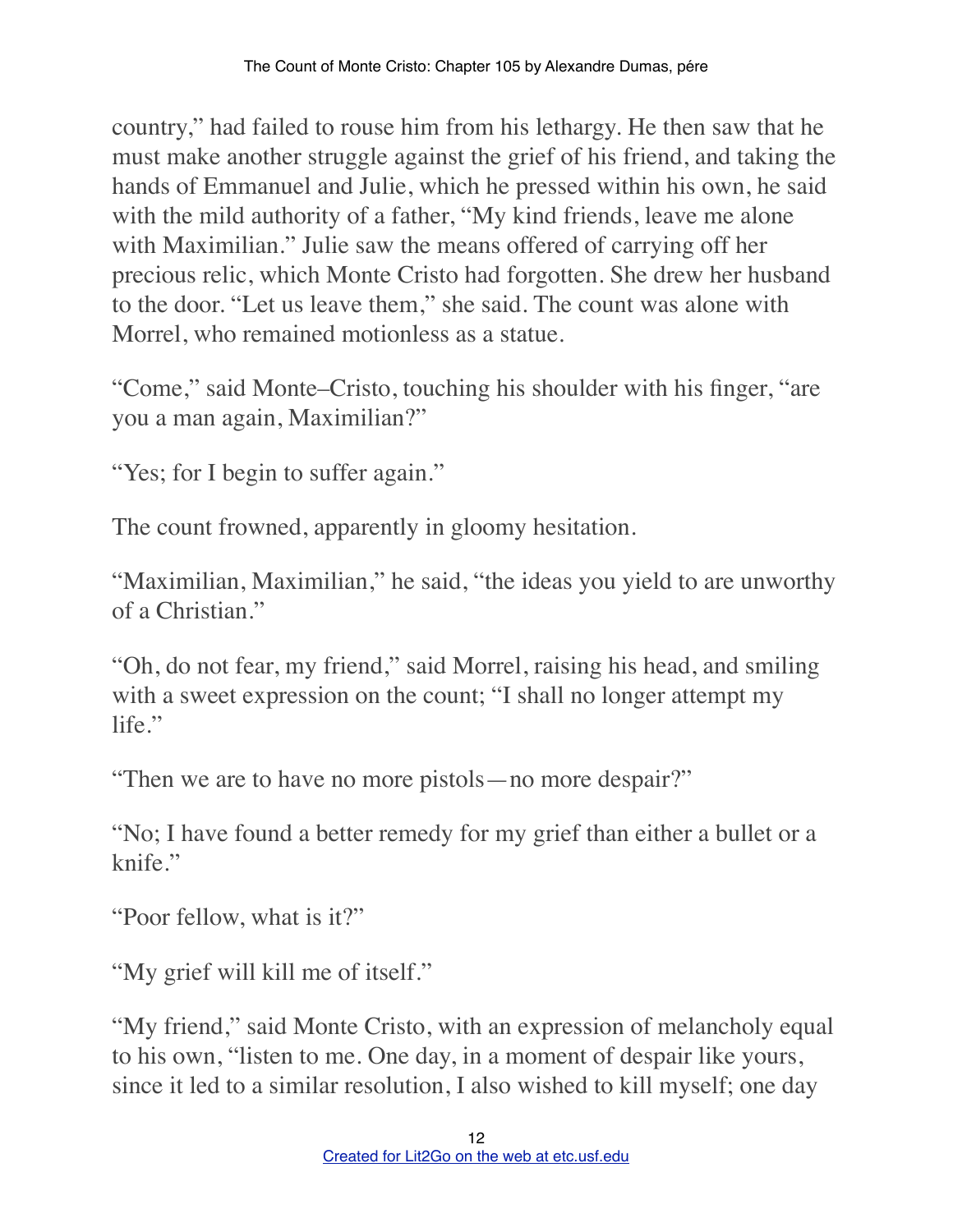your father, equally desperate, wished to kill himself too. If any one had said to your father, at the moment he raised the pistol to his head—if any one had told me, when in my prison I pushed back the food I had not tasted for three days—if anyone had said to either of us then, 'Live—the day will come when you will be happy, and will bless life!'—no matter whose voice had spoken, we should have heard him with the smile of doubt, or the anguish of incredulity,—and yet how many times has your father blessed life while embracing you—how often have I myself"—

"Ah," exclaimed Morrel, interrupting the count, "you had only lost your liberty, my father had only lost his fortune, but I have lost Valentine."

"Look at me," said Monte Cristo, with that expression which sometimes made him so eloquent and persuasive—"look at me. There are no tears in my eyes, nor is there fever in my veins, yet I see you suffer—you, Maximilian, whom I love as my own son. Well, does not this tell you that in grief, as in life, there is always something to look forward to beyond? Now, if I entreat, if I order you to live, Morrel, it is in the conviction that one day you will thank me for having preserved your life."

"Oh, heavens," said the young man, "oh, heavens—what are you saying, count? Take care. But perhaps you have never loved!"

"Child!" replied the count.

"I mean, as I love. You see, I have been a soldier ever since I attained manhood. I reached the age of twenty–nine without loving, for none of the feelings I before then experienced merit the appellation of love. Well, at twenty–nine I saw Valentine; for two years I have loved her, for two years I have seen written in her heart, as in a book, all the virtues of a daughter and wife. Count, to possess Valentine would have been a happiness too infinite, too ecstatic, too complete, too divine for this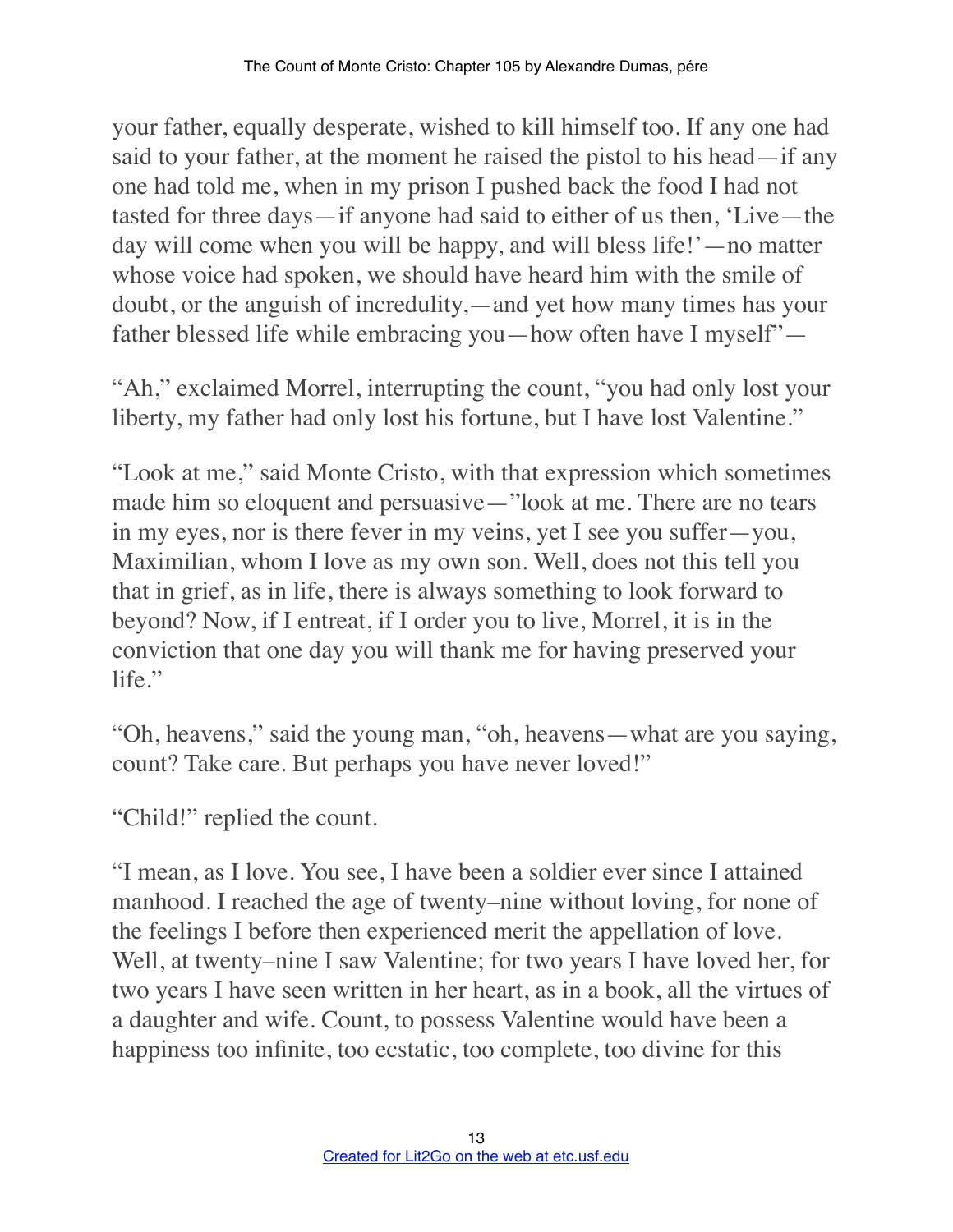world, since it has been denied me; but without Valentine the earth is desolate"

"I have told you to hope," said the count.

"Then have a care, I repeat, for you seek to persuade me, and if you succeed I should lose my reason, for I should hope that I could again behold Valentine." The count smiled. "My friend, my father," said Morrel with excitement, "have a care, I again repeat, for the power you wield over me alarms me. Weigh your words before you speak, for my eyes have already become brighter, and my heart beats strongly; be cautious, or you will make me believe in supernatural agencies. I must obey you, though you bade me call forth the dead or walk upon the water"

"Hope, my friend," repeated the count.

"Ah," said Morrel, falling from the height of excitement to the abyss of despair—"ah, you are playing with me, like those good, or rather selfish mothers who soothe their children with honeyed words, because their screams annoy them. No, my friend, I was wrong to caution you; do not fear, I will bury my grief so deep in my heart, I will disguise it so, that you shall not even care to sympathize with me. Adieu, my friend, adieu!"

"On the contrary," said the count, "after this time you must live with me —you must not leave me, and in a week we shall have left France behind us."

"And you still bid me hope?"

"I tell you to hope, because I have a method of curing you."

"Count, you render me sadder than before, if it be possible. You think the result of this blow has been to produce an ordinary grief, and you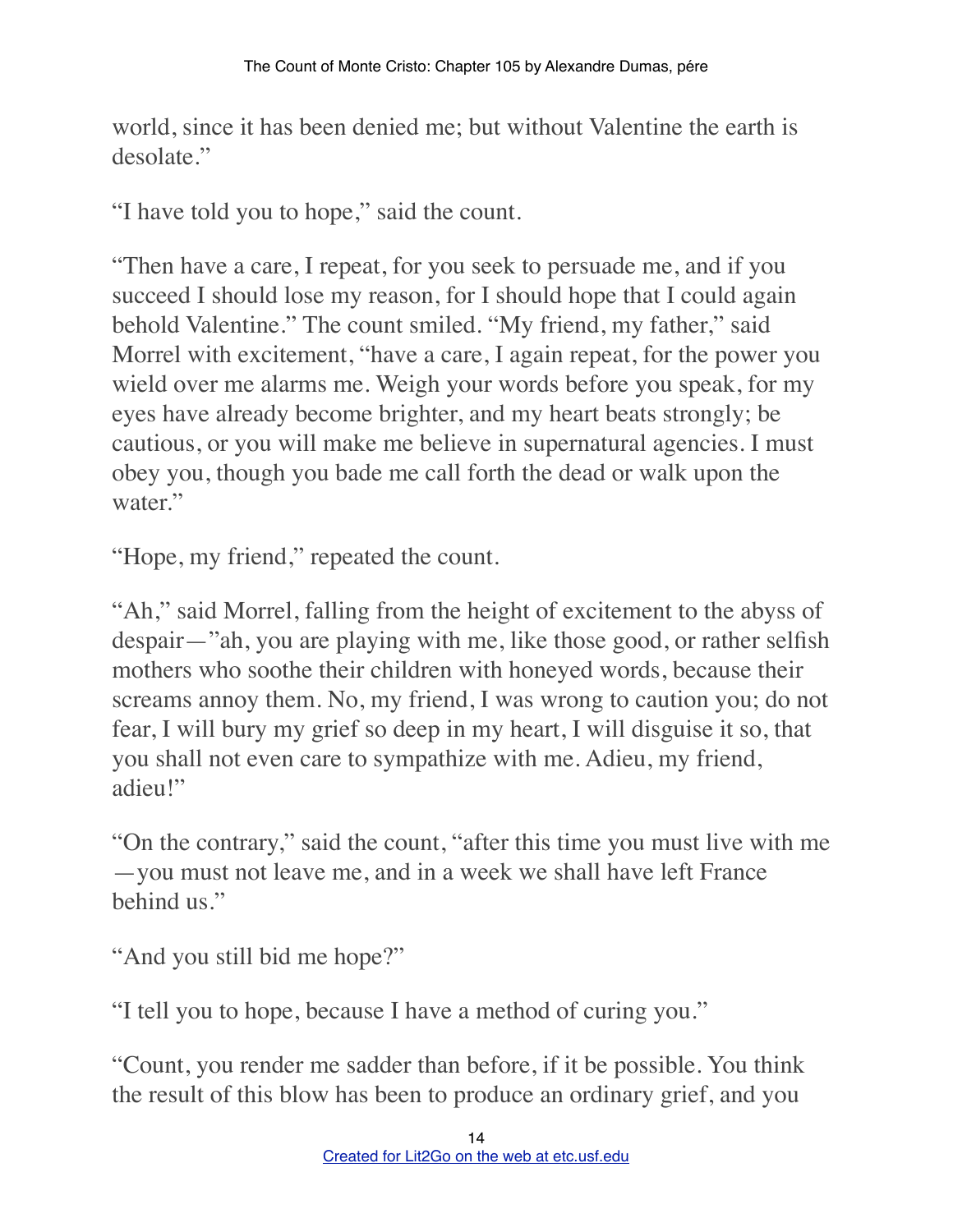would cure it by an ordinary remedy—change of scene." And Morrel dropped his head with disdainful incredulity. "What can I say more?" asked Monte Cristo. "I have confidence in the remedy I propose, and only ask you to permit me to assure you of its efficacy."

"Count, you prolong my agony."

"Then," said the count, "your feeble spirit will not even grant me the trial I request? Come—do you know of what the Count of Monte Cristo is capable? do you know that he holds terrestrial beings under his control? nay, that he can almost work a miracle? Well, wait for the miracle I hope to accomplish, or"—

"Or?" repeated Morrel.

"Or, take care, Morrel, lest I call you ungrateful."

"Have pity on me, count!"

"I feel so much pity towards you, Maximilian, that—listen to me attentively—if I do not cure you in a month, to the day, to the very hour, mark my words, Morrel, I will place loaded pistols before you, and a cup of the deadliest Italian poison—a poison more sure and prompt than that which has killed Valentine."

"Will you promise me?"

"Yes; for I am a man, and have suffered like yourself, and also contemplated suicide; indeed, often since misfortune has left me I have longed for the delights of an eternal sleep."

"But you are sure you will promise me this?" said Morrel, intoxicated. "I not only promise, but swear it!" said Monte Cristo extending his hand.